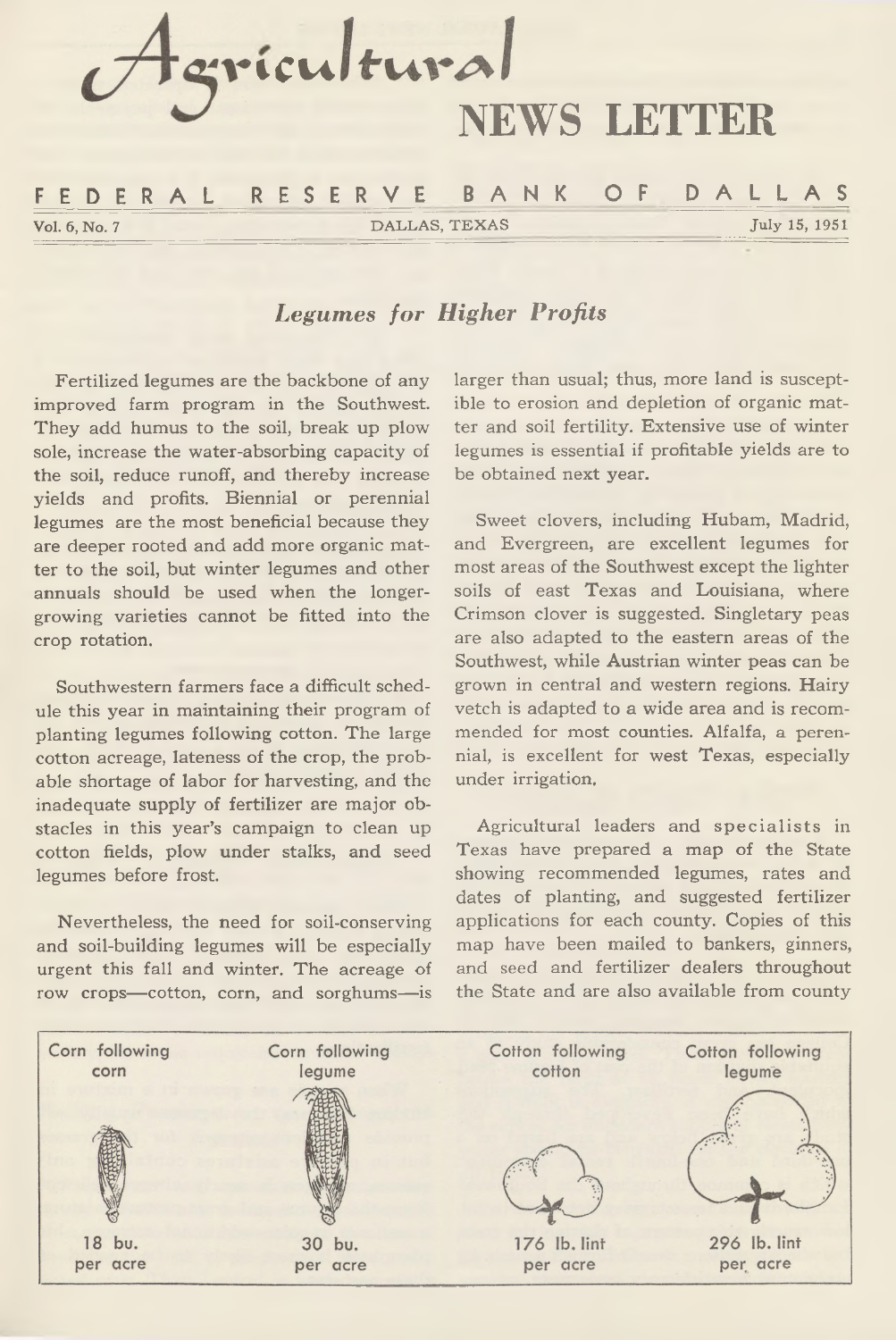**agricultural agents. Other southwestern states have similar recommendations, which can be obtained from county agricultural agents.**

**All legume seeds should be inoculated before planting, to insure the presence of nitrogen-fixing bacteria. These organisms enable the legume plant to convert free nitrogen of the air into a form available to plants. Without this process, much of the value of legumes as a soil builder is lost. Moreover, many seedings may die for lack of nitrogen if they cannot manufacture their own supply from the air.**

**Legumes should be planted as soon as possible after cotton harvest. Early seeding permits maximum plant growth, thus adding more organic matter to the soil and giving more effective protection from wind and rain. It is important that farmers place their orders now for legume seeds and fertilizers, to insure an adequate supply at planting time. All fertilizers are critically short, and if not already purchased, orders should be placed now. The supply of most legume seeds is expected to be sufficient to meet the demand, but local shortages may occur if farmers wait until fall to order.**

#### *Sharing the Cost of Legumes*

**A major obstacle to the seeding of legumes on many tenant-operated farms is the failure of the landlord and tenant to work out satisfactory arrangements for sharing the cost of seed and fertilizer.**

**In order to assist landlords and tenants who are anxious to work out a mutually beneficial legume program, Texas A. and M. College has given considerable study to an equitable division of the cost of legume seed, inoculant, and fertilizer. The suggestions which have been developed through this study are given below and are based on a one-third and one-fourth rental agreement, which is common throughout the Southwest. Landlords and tenants may not want to follow exactly this pattern of sharing the costs, but the suggestions should furnish a basis for arriving at a satisfactory agreement.**

**1. When the farm is operated under a 1-year rental agreement and payments are received from the Production and Marketing Administration for seeding of legumes and application of phosphate, it is suggested that the landlord pay all of the cost not covered by the PMA payments. If no PMA payments are received, it is suggested that the landlord pay two-thirds of the cost and the tenant, one-third.**

**2. If a long-term rental agreement is in effect and PMA payments are received, it is suggested that the landlord pay one-half and the tenant, one-half of the cost not covered by the PMA payments. If no PMA assistance is received, it is suggested that the landlord pay one-third and the tenant, twothirds of the cost.**

**In all cases, it is suggested that the tenant furnish the labor and equipment for applying the phosphate and seed and for any other job which this practice would necessitate.**

*A farm water system should be large enough to deliver at least 350 gallons per hour, according to the Louisiana State University Extension service.*

## *Grass Gets "Hungry," Too*

**Many pastures virtually starve to death during summer months for lack of essential plant food, and Louisiana State University specialists point out that the carrying capacity of many southwestern pastures can be increased as much as three times by proper fertilization.**

**When grasses are grown in a mixture including legumes, the legumes usually will provide sufficient nitrogen for the grasses, but in pasture mixtures containing only grasses, nitrogen is nearly always deficient. Even the legume and grass pasture mixtures sometimes require additional nitrogen, but phosphate is most likely to be needed on these pastures.**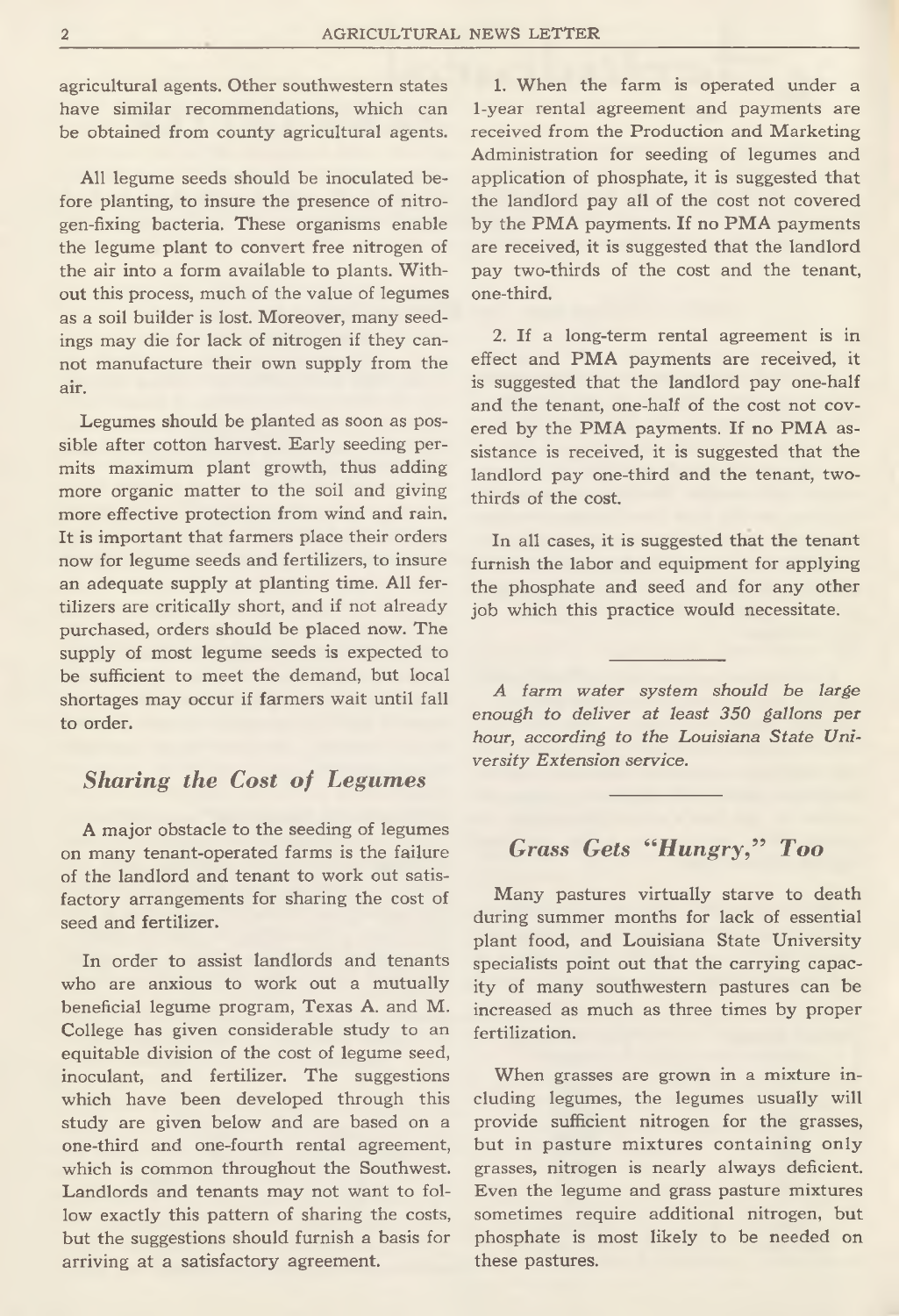**In south Texas, results of tests by the Texas Agricultural Experiment Station indicate that fertilization of King Ranch bluestem grown on low fertility soils pays big dividends.**

**Analysis of 3- and 4-year-old stands of unfertilized K.R. bluestem in south Texas during the summer of 1949 showed that the grass had a protein content of only 2.25 percent and a phosphoric acid content of only 0.13 percent. Dr. R. C. Potts, agronomist in charge of forage investigations, points out that a forage containing less than 6-percent protein and 0.33-percent phosphoric acid is not considered a satisfactory livestock feed unless supplemented with other high protein or high phosphoric acid feeds.**

**Fertilization of these stands of King Ranch bluestem with 64 pounds of nitrogen and 80 pounds of phosphoric acid per acre increased the protein content to 7.62 percent and the phosphoric acid content to 0.30 percent. This still left the phosphoric acid content of the grass below the level desired, but renovation of the area, plus fertilization, increased the phosphoric acid content to 0.35 and the nitrogen to 8.31 percent.**

**On the basis of dry forage production, the fertilization and renovation increased yields from 350 to 1,330 pounds per acre. It is significant to note that the application of nitrogen alone or phosphate alone gave very little increase in forage yields, but the combination of these two plant foods gave highly satisfactory results.**

**Farmers are urged to check with their county agricultural agents for the latest fertilizer recommendations. Each field and each pasture mixture should be considered separately, since the requirements differ widely.**

### *Killing Persimmon and Sassafras Sprouts*

**Persimmon and sassafras sprouts commonly infest many fields and pastures, and their presence adds materially to the cost of breaking the land in preparation for a cultivated crop. Their control is made especially**

**difficult because hoeing and grubbing merely serve to increase the infestation.**

**Mowing the fields while they are in pasture, between row crops, is helpful in controlling these sprouts and perennial weeds but will not bring about complete eradication. However, the use of chemical weed killers has proved to be an effective supplementary method of control. Since only limited use can be made of the chemicals while crops are being grown on the land, it usually is more profitable to apply the chemical weed killers while the land is in pasture and a year or more before breaking the land for a row crop.**

**An Ammate solution, made by mixing 2 pounds of Ammate to 1 gallon of water, was the most successful treatment for killing persimmon and sassafras sprouts in tests made by the Texas Agricultural Experiment Station at Jacksonville. The sprouts should be cut off at or just below the ground and a small quantity of this solution poured directly on the stump. Tests have indicated that this treatment during the summer or early fall kills about 90 percent of persimmon and about 75 percent of sassafras sprouts. Similar treatments also have been used recently in controlling sweet gum sprouts and bear grass.**

#### *Summer Poultry Hints*

**Poultry growers are urged to feed a good growing ration to their pullets during the summer months in order to insure maximum egg production during the fall, when egg prices are usually highest.**

**The Louisiana Agricultural Extension Service recommends that the summer feeding program for pullets include whole oats and a good growing mash. These should be kept before the birds at all times in self-feeders, and if milk is available, it can be added to the ration. An abundant supply of clean, fresh water should be provided for the chickens at all times.**

**In view of the high cost of feed and the need for keeping expenses as low as possible, Louisiana State University poultry specialists suggest that short, tender, succulent grass,**